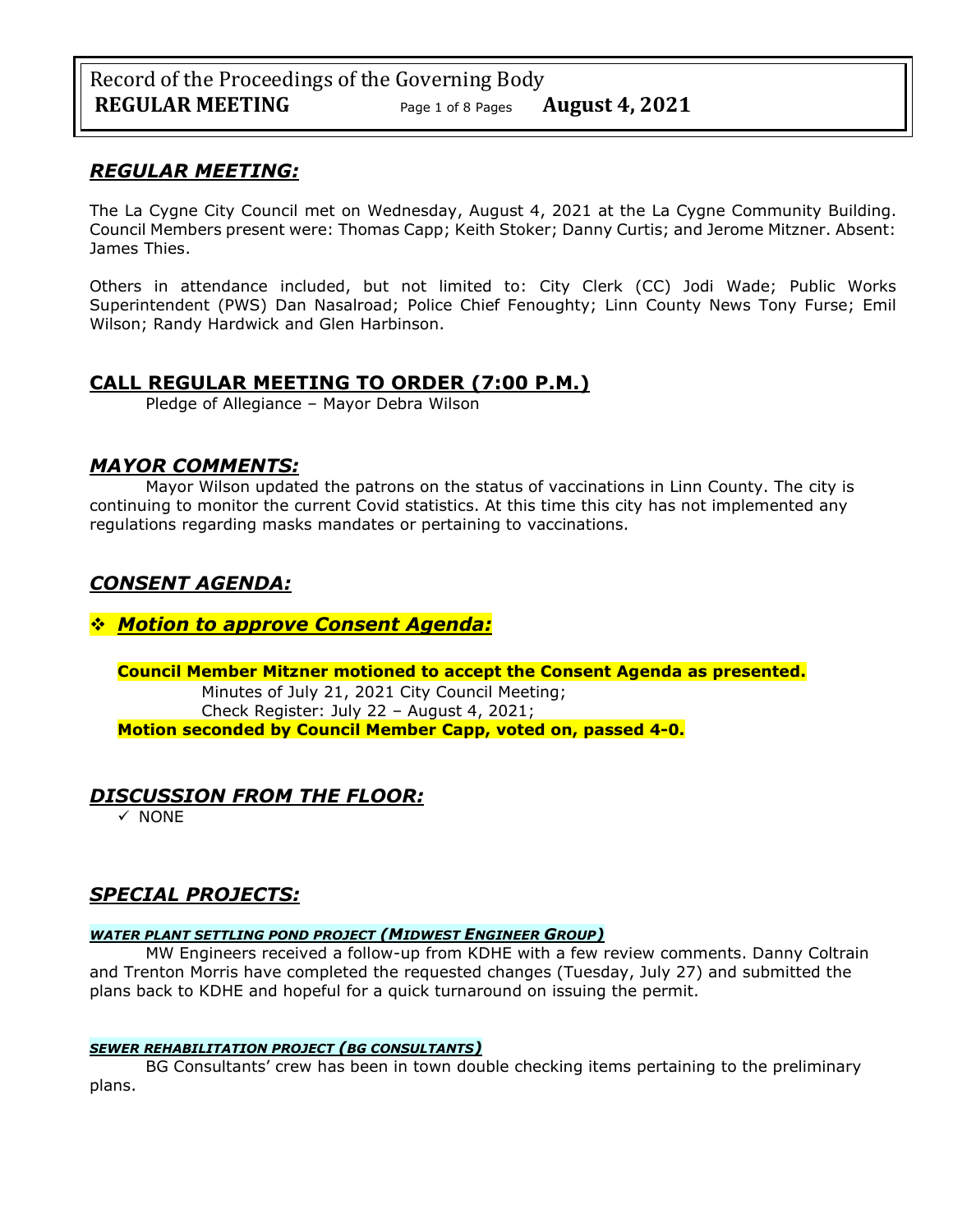Record of the Proceedings of the Governing Body **REGULAR MEETING** Page <sup>2</sup> of 8 Pages **August 4, 2021**

## *SPECIAL PROJECTS CONTINUED:*

#### *STREET PROJECT – KDOT CCLIP PROJECT AT KS HWY 152 AND INDUSTRIAL ROAD (BG CONSULTANTS)*

Brian Killough of Killough Construction indicated the current schedule for the KDOT CCLIP project would be approximate start date of end of March 2022.

#### *NEW FIRE STATION/PUBLIC SAFETY BUILDING*

Zingre' and Associates has submitted three options for review and the estimated costs. Council needs to decide which option to approach so the city can proceed with grant application opportunities. The Council advised CC Wade to begin research on grant and/or loan opportunities for Option #3 as presented by Zingre' and Associates in the amount of \$881,867. Council Member Stoker and Council Member Mitzner agreed to be the active committee on this project.

## *REPORTS OF CITY OFFICERS:*

#### **CITY ATTORNEY –BURTON HARDING**

• Working on the determination of descent for 602 N. 5<sup>th</sup> Street.

### **CHIEF OF POLICE – TINA FENOUGHTY**

# **5 Traffic Stops Conducted**

**Citations issued since last meeting** Exhibition of Acceleration 1 1 Habitual Viol. 1 Fail to Yield 1 Turn Signal 1 Insurance 3 TOC 1 RR Crossing 1 Speed 1 Vicious Dog/RAL 0 Pass on Right 1 Drive Violation of Rest.  $\qquad \qquad 1$  Endorsement 1

### **Calls for Service / Reports – 07/19/2021 thru 08/02/2021**

| Animal Complaint -<br>8   | Traffic Complaints - 1            |
|---------------------------|-----------------------------------|
| Assist Outside Agency - 0 | $DUI - 1$                         |
| Building Check $-0$       | Citizen Assist CFS / contact - 16 |
| Fingerprints $-2$         | Juvenile Incident - 2             |
| Check Welfare $-2$        | 911 Hang up- 2                    |
| Follow $Up - 11$          | Theft - $4$                       |
| Suspicious Activity - 5   | Pursuit - 1                       |
| Aggravated Assault - $0$  | Stolen Vehicle - 1                |
| Domestic / Battery $-0$   | Criminal Damage - 1               |
| Burglary $-1$             | Process Stolen Auto - 1           |
| Trespass $-1$             | Recovered Property - 2            |
| Felony Warrant $-0$       | Misdemeanor Warrant - 0           |

**VIN Inspections-** 6 completed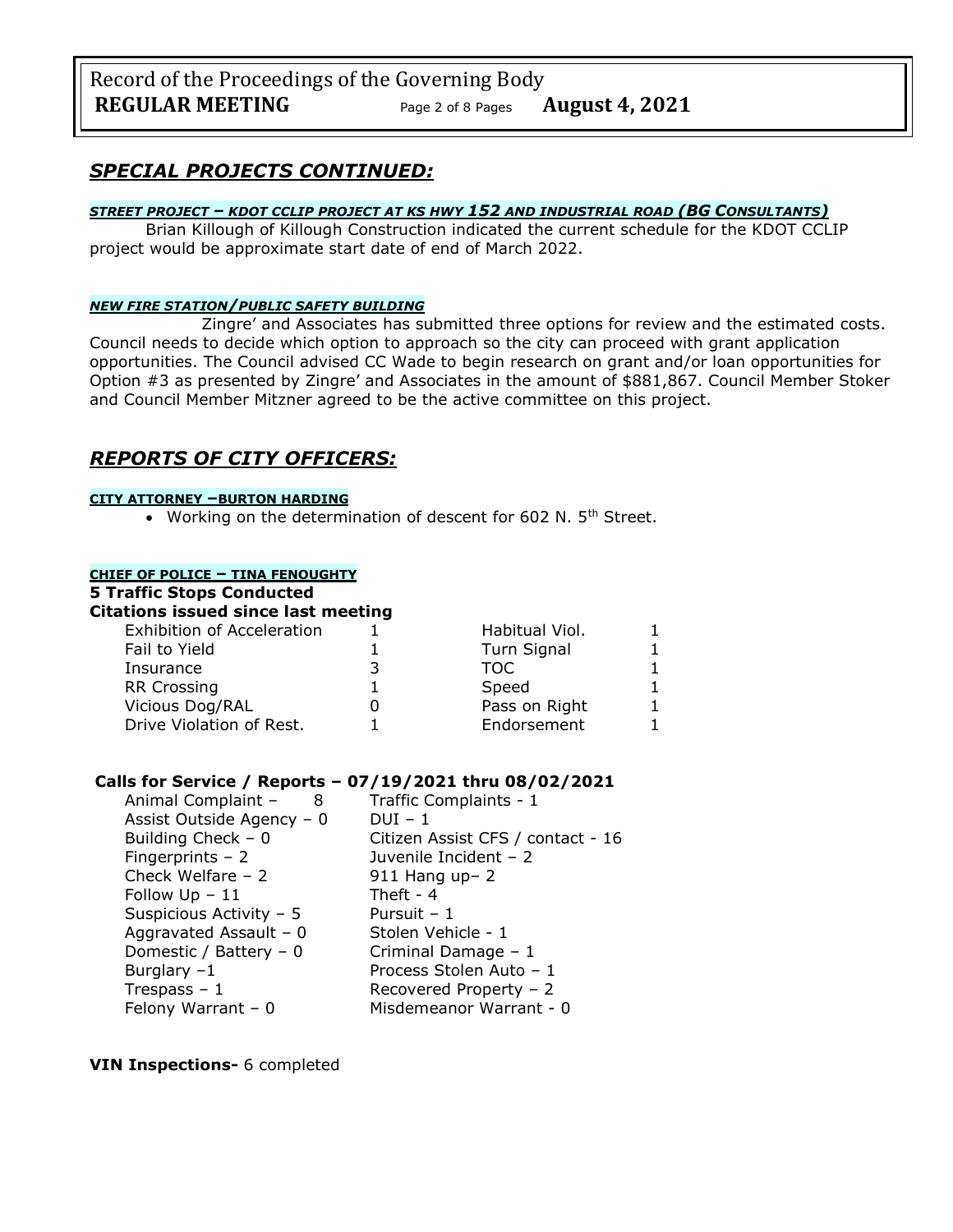## *REPORTS OF CITY OFFICERS CONTINUED:*

#### **CHIEF OF POLICE – TINA FENOUGHTY**

#### **New Business**

Request for Executive Session

#### ❖ *Motion*

**Council Member Capp motioned to go in to executive session for 5-minutes for nonelected personnel matter to review applications for part-time police officer and will return to the table at 7:31pm. Motion seconded by Council Member Stoker voted on, passed 4-0. 7:26pm**

Others in attendance included, but not limited to: Police Chief Fenoughty and City Clerk Wade.

## *OPEN SESSION RESUMED AT 7:31pm*

#### ❖ *Motion*

**Council Member Capp motioned to approve hiring Angela Mitchell as a part-time police officer for the City of La Cygne at the rate of \$17.75/hr effective August 4,2021. Motion seconded by Council Member Mitzner voted on, passed 4-0.**

#### ❖ *Motion*

**Council Member Capp motioned to approve hiring Brett Jenkins as a part-time police officer for the City of La Cygne at the rate of \$17.25/hr effective August 4,2021. Motion seconded by Council Member Mitzner voted on, passed 4-0.**

**Accrued Overtime for Department**: Accrued overtime for last pay period = 0 hours

#### **CODES ENFORCMENT – ALLISON FOX**

Officer Fox is attending KLETC academy.

#### **PUBLIC WORKS DEPARTMENT – PUBLIC WORKS SUPERINTENDENT (PWS) DAN NASALROAD**

Report from 7/22/2021 to 8/04/2021

#### **Committee discussions**

#### **Water and Gas:**

- Still waiting on KDHE permit for the settling ponds.
- Hach service contract. Recommendation to not renew the service agreement.

#### **Street:**

- Street repairs have started and will continue weather permitting.
- Started spraying for mosquitos.
- Still looking at truck options. Need motion for tax.
- Tried a repair on Industrial, project not scheduled until 2022 now.
- Working to repair drainage ditch at Chestnut and 3rd.
- Signed off on Verizon tower clean up, we assisted with cleaning up the drilling soils.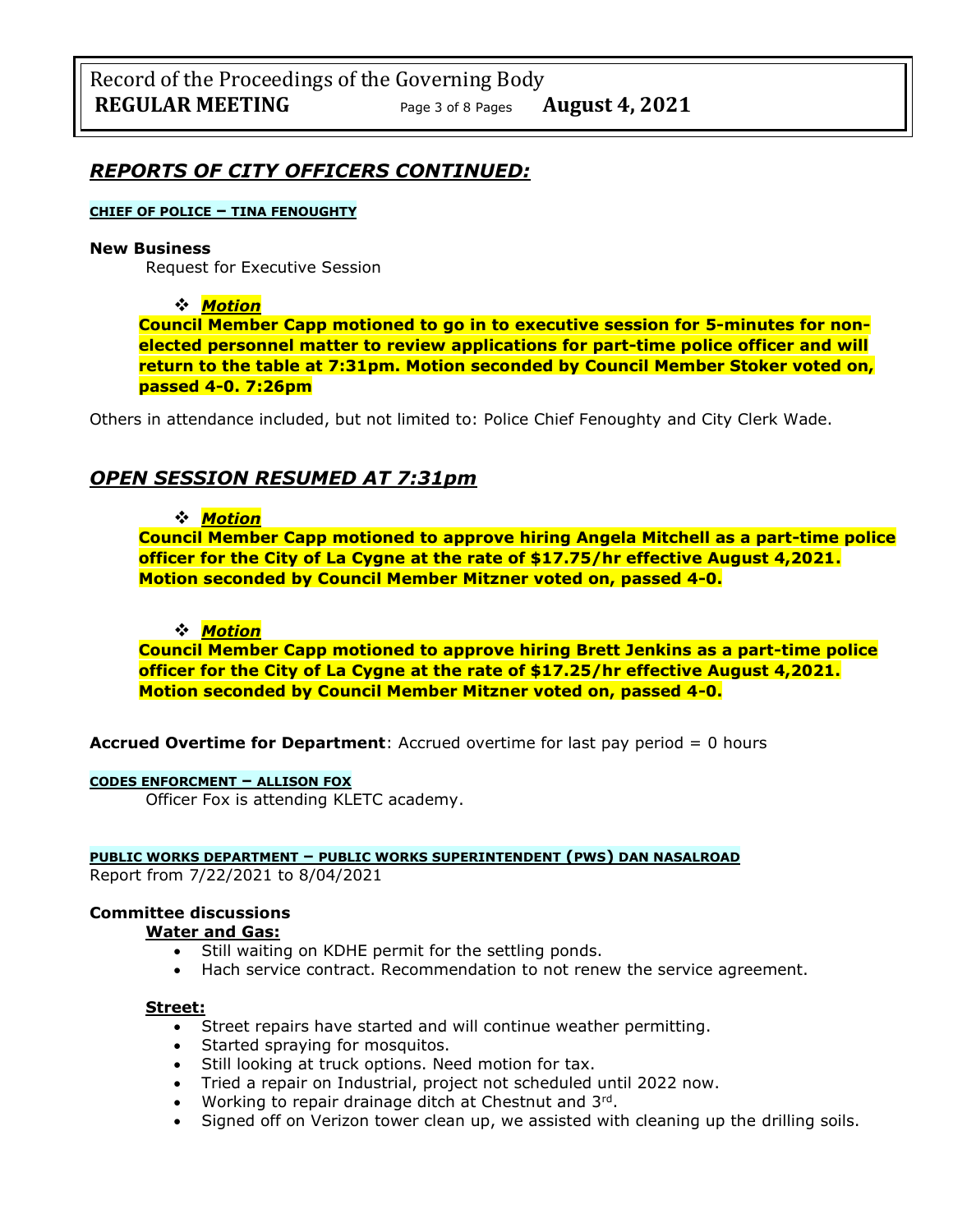## *REPORTS OF CITY OFFICERS CONTINUED:*

#### **PUBLIC WORKS DEPARTMENT – PUBLIC WORKS SUPERINTENDENT (PWS) DAN NASALROAD**

#### **Sewer:**

- East lift station generator waiting on parts.
- Pump at Industrial Park lift station turned out not to be under warranty. Repair cost was \$2,661.95.
- Park lift station generator has been repaired.
- Still waiting on the new pump for the East lift station.
- Codes mowing rates.

### **Park**:

### **Cemetery:**

- Mowing continues.
- Removed some down branches.
- Getting a price on removing two dead trees.
- Two mowers are in for repairs.

### **PURCHASE ORDER NO. 2021-14 FOR (3) 2020 CHEVY SILVERADO 1500 TRUCKS**

PWS Nasalroad reviewed the quote for three (3) 2020 Chevy Silverado 1500 trucks with mileage between 12,000 – 13,404 from Olathe Ford. PWS has not seen the trucks in person yet. Trucks are basic fleet trucks, no perks. Prices on the quotes include sales tax. The Council reviewed the prior motions regarding the purchase of vehicles utilizing the gas reserves and equipment reserve. Council Member Mitzner asked about warranty and PWS Nasalroad responded the remainder of the 3yr/36,000mile warranty would apply. Council Member Mitzner also inquired about trading the old vehicles in and PWS replied the dealer would not accept the older vehicles. Suggestions were made to surplus the old trucks.

### ❖ *Motion*

**Council Member Capp motioned to approve the purchase of two (2) 2020 Chevy Silverado trucks from Olathe Ford in an amount not to exceed \$70,000 with funds coming from the Gas reserve account. Motion seconded by Council Member Mitzner voted on, passed 4-0.**

### ❖ *Motion*

**Council Member Capp motioned to approve the purchase of one (1) 2020 Chevy Silverado truck from Olathe Ford in an amount not to exceed \$35,000 with funds coming from the Equipment reserve. Motion seconded by Council Member Mitzner voted on, passed 4-0.**

### **FIRE DEPARTMENT – FIRE CHIEF DAN NASALROAD**

- Have projected cost analysis on public safety building.
- Truck inspections being conducted.
- Looking at new State reporting options.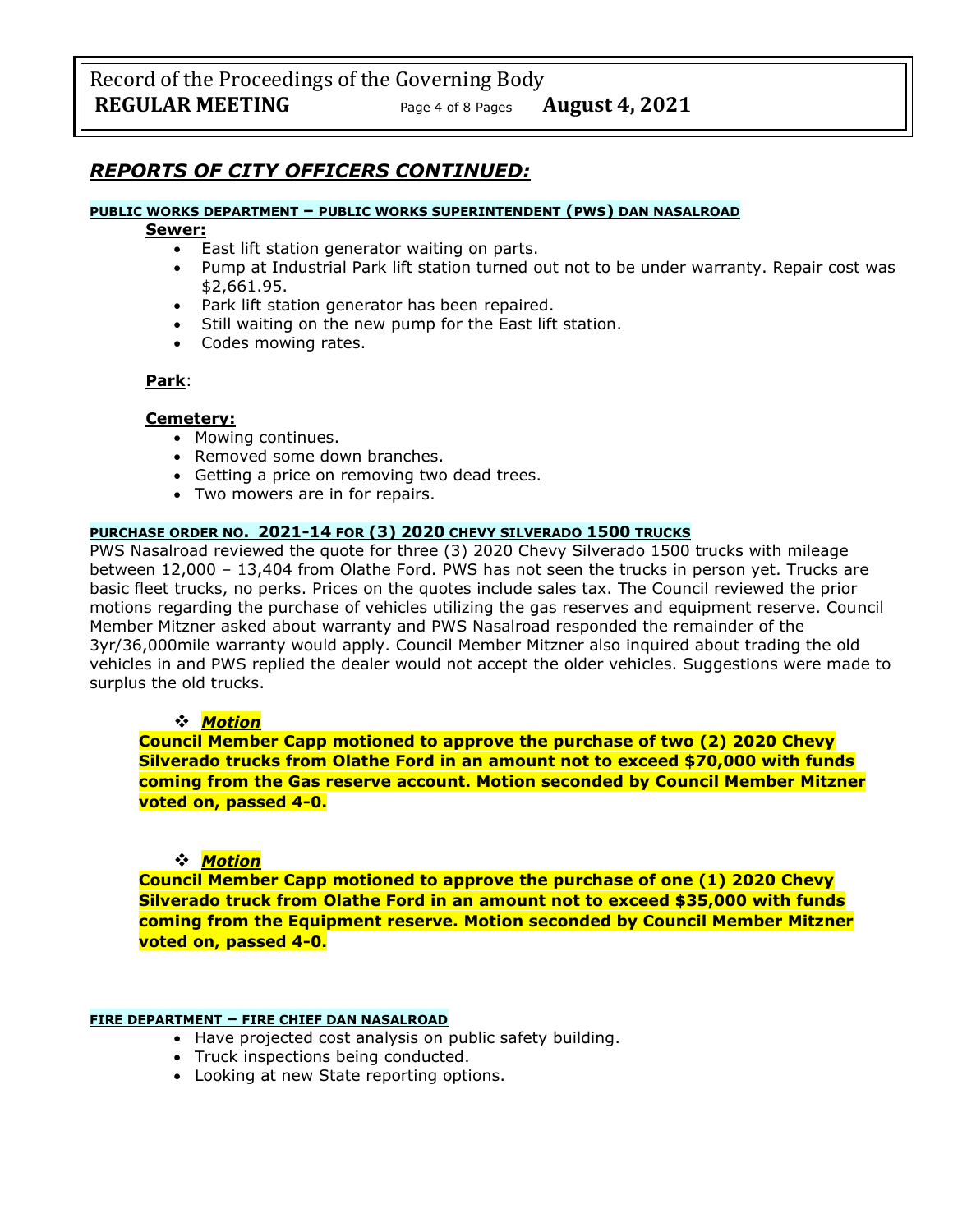Record of the Proceedings of the Governing Body **REGULAR MEETING** Page <sup>5</sup> of 8 Pages **August 4, 2021**

## *REPORTS OF CITY OFFICERS CONTINUED:*

#### **CITY CLERK – JODI WADE**

Report from 7/22/2021 – 8/4/2021

- Performed interviews with police applicants;
- Participated in gWorks virtual training for billing;
- Attended Park Board workshop;
- Participated in ARPA workshop;
- Reviewed final paperwork for CDBG-CV Meal program;
- Reviewed First Option Bank Trustee Foundation grant application;
- Reviewed CDBG Community Facilities grant program;
- Researched Planning & Zoning training;
- Reviewed new Fire Station/Public Safety Building drawings and costs;
- Coordinated with KDOT and Killough regarding the CCLIP project;
- Completed paperwork for Verizon Wireless tower;
- Completed use permit for 115 Broadway;
- Coordinated meeting for Planning Commission & Mayor with IBTS;
- First half of ARPA funds received;
- Verizon Wireless Tower \$90,000 lease money has been received.

Overtime Hours for City Hall for the last pay period: 6.25 hours Jodi.

## *COUNCIL COMMITTEE REPORTS:*

*WATER & GAS -*

• None

#### *STREET -*

- (Postponed until Fall 2021) RFP for Stormwater Master Planning. Council Member Thomas Capp and Council Member Mitzner will be the committee to work on this project.
- (In Committee review) La Cygne Library parking lot water pooling. Council Member Mitzner advised the Council to remove this item from the agenda. The concerns with the water will be addressed during the stormwater survey.

#### *SEWER-*

• None

#### *PARK-*

• Workshop with City Council, Lincoln Township and Park Board to review draft bylaws and discuss operation of the La Cygne Community Park Board was held on Thursday, July 29, 2021. Mayor Wilson opened the discussion by referring to Chapter XI., Article 2, section 11- 201(e) "The employees of said community park shall be employees of the City of La Cygne." Mayor Wilson expressed her concerns regarding volunteer Park Board members performing maintenance tasks in the park. Mayor Wilson also indicated the employee of the park, being a city employee, should be supervised by a City department head. Mayor Wilson also pointed out procedures for volunteers completing waiver forms for Workers' Compensation when volunteer work days are held in the park. Mayor Wilson indicated Lincoln Township, the Council and the Park Board reviewed the draft by-laws and made a few revisions. Discussion was held about the governing bodies establishing the structure for the employment for the park in order to have continuity in the maintenance and operation of the park facility. The Council asked CC Wade to put together some financial reports reflecting  $3 - 5$  years of costs for operation.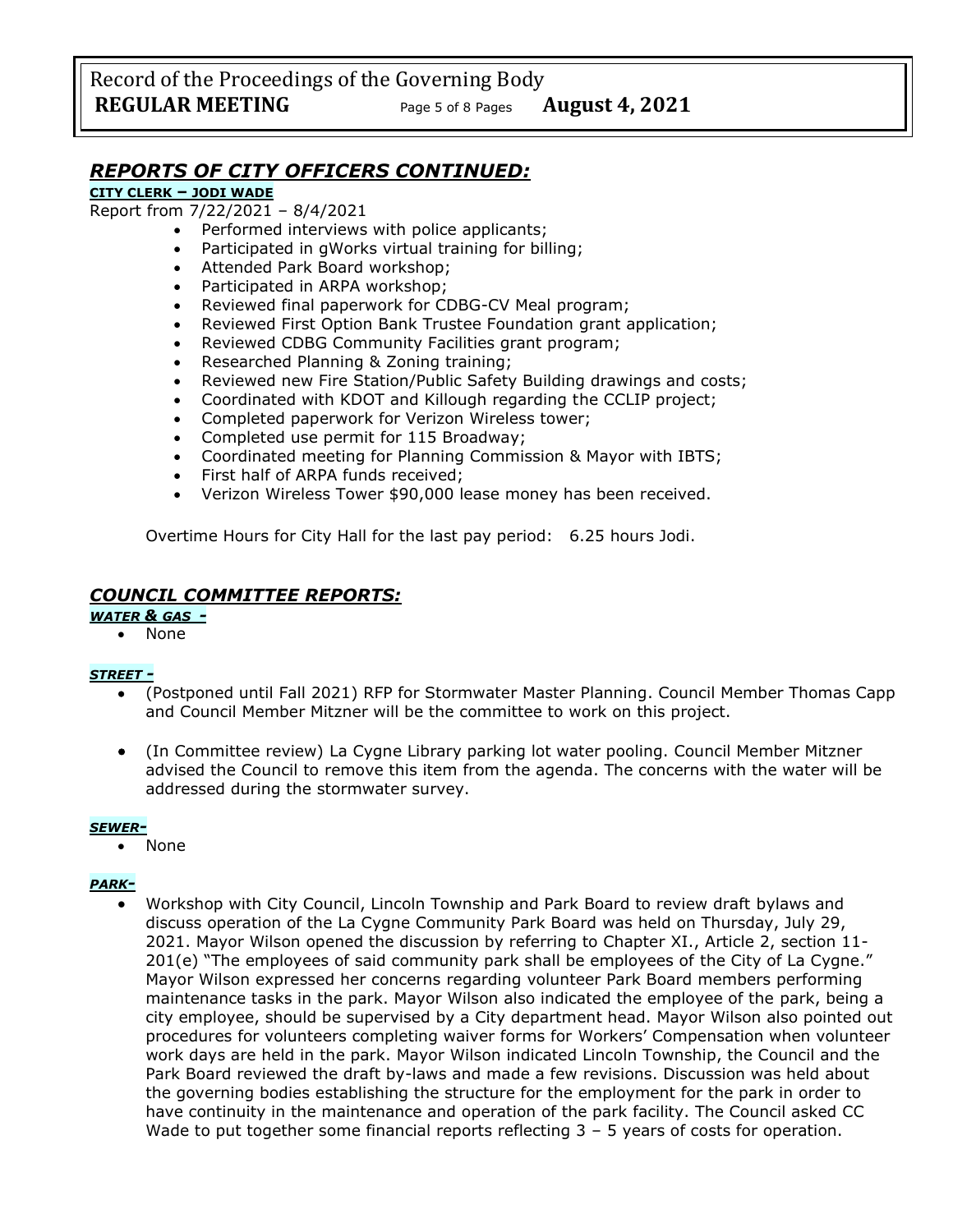## *REPORTS OF CITY OFFICERS CONTINUED:*

#### *CEMETERY –*

• A draft of Chapter XI. Public property, Article 1. Cemetery regulations were distributed to the Council for a final review. A member of the Cemetery Board reached out to Council Member Curtis and CC Wade indicating they were unable to attend the Council meeting this evening.

*PUBLIC SAFETY –NONE*

#### *COMMUNITY BUILDING-NONE*

#### *EMPLOYEE RELATIONS & TRAINING –*

- (Postponed until Spring 2021) Ethics/Public Service Training.
- A copy of the draft Governing Handbook has been given to all Council members. Mayor Wilson asked the Council to read the handbook and be prepared to discuss and make final recommendations at the next Council meeting.

## *SPECIAL COMMITTEE REPORTS:*

*EMERGENCY MANAGEMENT -NONE*

#### *SWANFEST COMMITTEE –NONE*

#### *PLANNING & ZONING COMMISSION (PZC) -*

A rezoning public hearing is scheduled for August 12, 2021 at 7:00pm for 602 Market Street.

#### *LA CYGNE COMMUNITY PARK BOARD –NONE*

## *UNFINISHED BUSINESS:*

### **ORDINANCE NO. ANNEXING LAND TO THE CITY OF LA CYGNE, KS – TABLED UNTIL SEPTEMBER 1, 2021 MEETING.**

### **RESOLUTION NO. 02-17 REGARDING MAINTENANCE OF STREETS WITHIN THE LINN COUNTY INDUSTRIAL PARK, LA CYGNE, KS. TABLED UNTIL SEPTEMBER 21, 2021 MEETING.**

#### **WATER CONSERVATION PLAN**

Tabled until Summer 2022.

## *NEW BUSINESS:*

**ADMINISTRATIVE POLICY #30: PROFESSIONAL STANDARDS FOR BOARD MEMBERS/COMMISSION MEMBERS/VOLUNTEERS.**

### ❖ *Motion*

**Council Member Stoker motioned to amend Administrative Policy #30 by removing the signature line. Motion seconded by Council Member Mitzner voted on, passed 4-0.**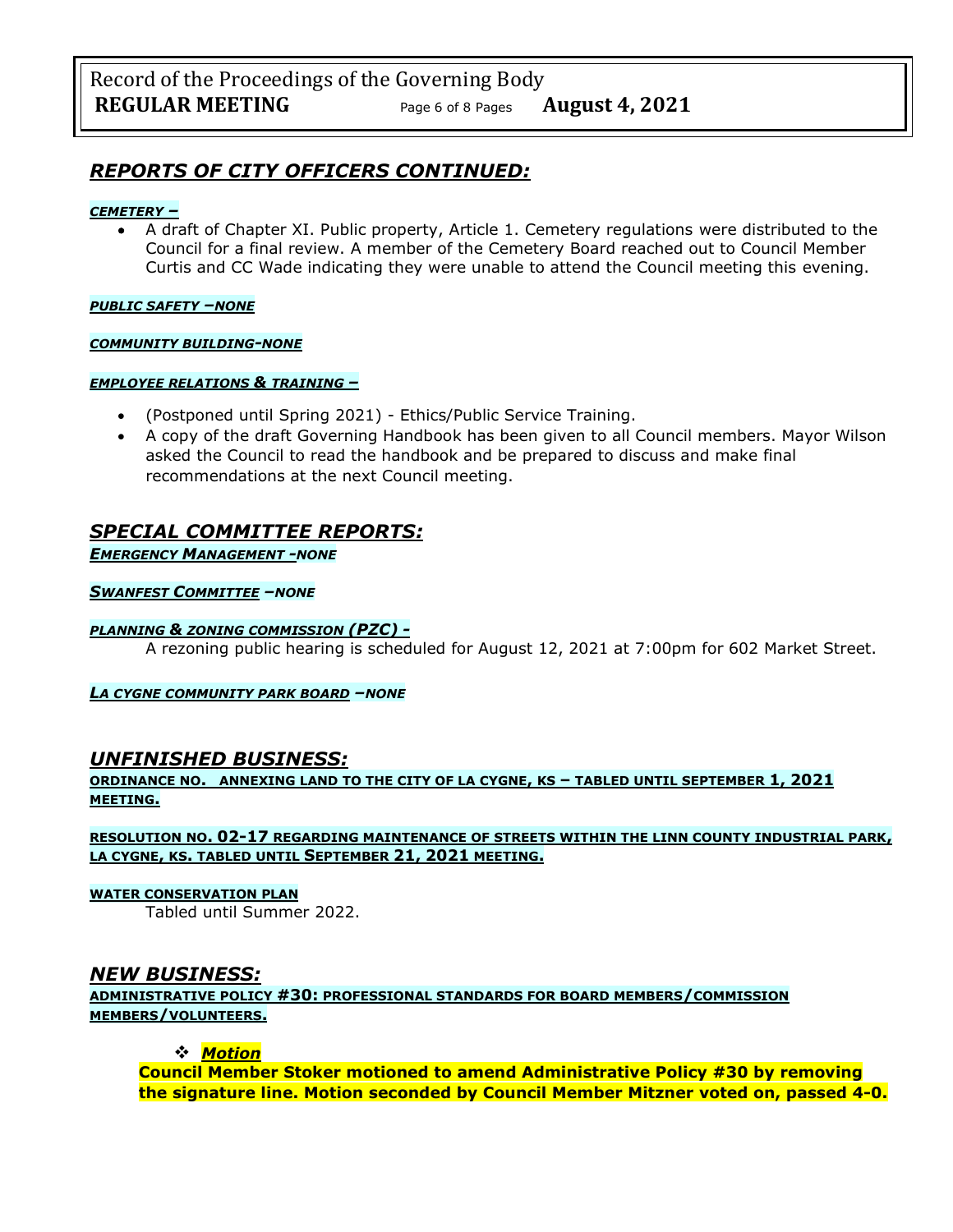## *NEW BUSINESS CONTINUED:*

#### **CHRISTMAS POLE LIGHT DECORATIONS. COMPANY TO HANG THE POLE LIGHT DECORATIONS. WHEN SHOULD THE LIGHTS BE INSTALLED AND TAKEN DOWN?**

The Council asked CC Wade to reach out to companies to get quotes to hang the pole light decorations. The Council decided to hang the decorations sometime near Thanksgiving in order to have a test run to make sure everything was in working order. The decorations could then be removed sometime after New Year's Day.

#### **NUISANCE: FEE SCHEDULE FOR MOWING**

PWS Nasalroad researched mowing fees in other surrounding communities. The City of La Cygne does not want to have the responsibility of mowing a patron's yard. PWS Nasalroad indicated the need for the fee to "sting" in order to establish that point to those who are choosing to not mow their grass. PWS Nasalroad suggested a deploy fee in the amount of \$150.00 and labor fee of \$85/hour for the work (e.g. mowing, weed-eating). The Council asked CC Wade to prepare a resolution to adjust the fee schedule to reflect the changed fee amounts for mowing.

#### **HACH SERVICE PARTNERSHIP RENEWAL QUOTE IN THE AMOUNT OF \$6,761. KRWA LETTER OF REVIEW OF THE ANNUAL SERVICES AND CALIBRATION IF HANDLED IN-HOUSE.**

Discussion was held upon review of the letter from KRWA. PWS Nasalroad made the recommendation to not renew the Hach service plan and to handle the calibration in-house. The Council supported the decision of the PWS Superintendent.

#### **PUBLICATION FOR THE REVENUE NEUTRAL RATE PUBLIC HEARING ON AUGUST 25, 2021 AT 7:00PM AND BUDGET HEARING ON AUGUST 25, 2021 AT 8:00PM.**

### ❖ *Motion*

**Council Member Capp motioned to publish a notice in the Linn County newspaper on August 11, 2021 for the revenue neutral rate public hearing on August 25, 2021 at 7:00pm and budget hearing on August 25, 2021 at 8:00pm. Motion seconded by Council Member Stoker voted on, passed 4-0.**

#### **PURCHASE ORDER NO. 2021-13, REPAIR FLYGT PUMP FOR INDUSTRIAL PARK LIFT STATION IN THE AMOUNT OF \$2,661.95. REPLACED THE SEAL SENSOR WHICH FAILED.**

### ❖ *Motion*

**Council Member Mitzner motioned to approve Purchase Order No. 2021-13 to repair the Flygt pump seal sensor in the amount of \$2,661.95 with funds coming from the sewer professional services fund. Motion seconded by Council Member Capp voted on, passed 4-0.**

## *EXECUTIVE SESSION:*

### ❖ *Motion*

**Council Member Capp motioned to go in to executive session for 10-minutes for nonelected personnel performance review and will return to the Council table at 8:50pm. Motion seconded by Council Member Stoker voted on, passed 4-0. 8:40pm**